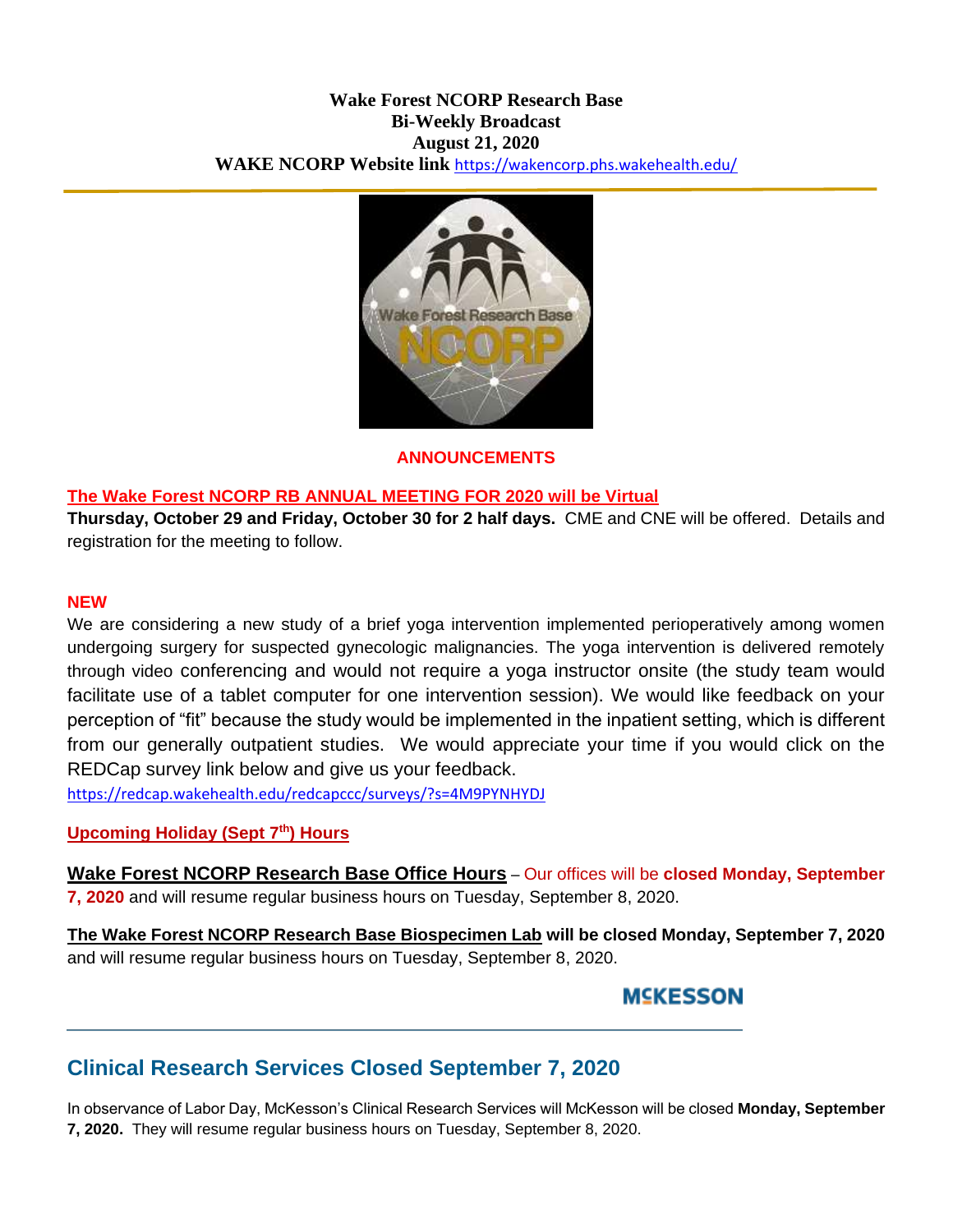Their regular business hours are Monday through Friday, 9 am to 6 pm ET.

Please take this information into consideration when placing your orders **prior to Labor Day.**

- Only non-refrigerated product will be shipped on **Friday, September 4**. Orders placed prior to 2 pm ET will be delivered on **Tuesday, September 8.**
- If refrigerated or temperature-controlled product is required before the holiday, orders must be placed by **Thursday, September 3** prior to 2 pm ET.

Due to the influx of shipments around the holidays, carrier delays may occur. Please plan your orders accordingly. If you have questions regarding the shipment schedule, please contact our Clinical Research Services team at 800.693.4906, or via email at *clinicalresearchservices@mckesson.com.* 

### **NEW AMENDMENT**

## **WF-1806 M&M** *Myopenia and Mechanisms of Chemotherapy Toxicity in Older Adults with Colorectal Cancer (M&M)* **Amendment 3, Protocol Version Date 05/01/20, Release Date 08/20/20**

- $\circ$  The amended protocol and related documents will be released on Thursday, August 20th. This study has been amended to allow patients who cannot read but can comprehend English or Spanish to be eligible. There has also been the addition of an Off Study timepoint to mark the end of follow-up and allow for documentation of patients who withdraw consent.
- $\circ$  The protocol documents will be available on the [CTSU](https://www.ctsu.org/Public/Default.aspx?ReturnUrl=%2f) website on 08/20/20.
- o The *Helpful Guidelines*, *FAQs*, and *Training Attestation* documents are still available on the [WAKENCORP](https://wakencorp.phs.wakehealth.edu/) website.
- o If there are any questions regarding the WF-1806 activation or site registration procedures, please contact [NCORP@wakehealth.edu;](mailto:NCORP@wakehealth.edu) Attn: WF-1806.

## **STUDY UPDATES:**

- **WF 1805CD – HN Star –** *Implementation of and Effectiveness Trial of HN Star*
	- o The Wake Forest NCORP Research Base's new CCDR study was activated on August 10, 2020. The recording of the February 2020 informational webinar is posted to the Wake Forest NCORP website and a subsequent webinar recording from this month is forthcoming. If you would like a copy of the August webinar slides or are interested in participating in this study, **please contact Eleanor Davidson [\(ecdavids@wakehealth.edu\)](mailto:ecdavids@wakehealth.edu).**
	- $\circ$  An amendment is in progress with an anticipating activation date of September.

## **WF 1804CD AH-HA –** *Assessing Effectiveness and Implementation of an HER Tool to Assess Heart Health Among Survivors*

- o Amendment 3 has been activated, and all revised documents have been posted to CTSU.
- o The study has been amended to include:
	- **Waiver of documentation of written consent**
	- **Study visit conducted via videoconference**
- $\circ$  Updated site eligibility by removing list of participating sites from the cover page.
- $\circ$  Spanish documents (surveys and recruitment materials) were posted to CTSU 08/21/20. The protocol version date is 06/05/2020.
- o **Please contact Eleanor Davidson at [ecdavids@wakehealth.edu](mailto:ecdavids@wakehealth.edu)** if your site is interested in participating in this study (this is a **site specific protocol** which requires pre-approval to participate)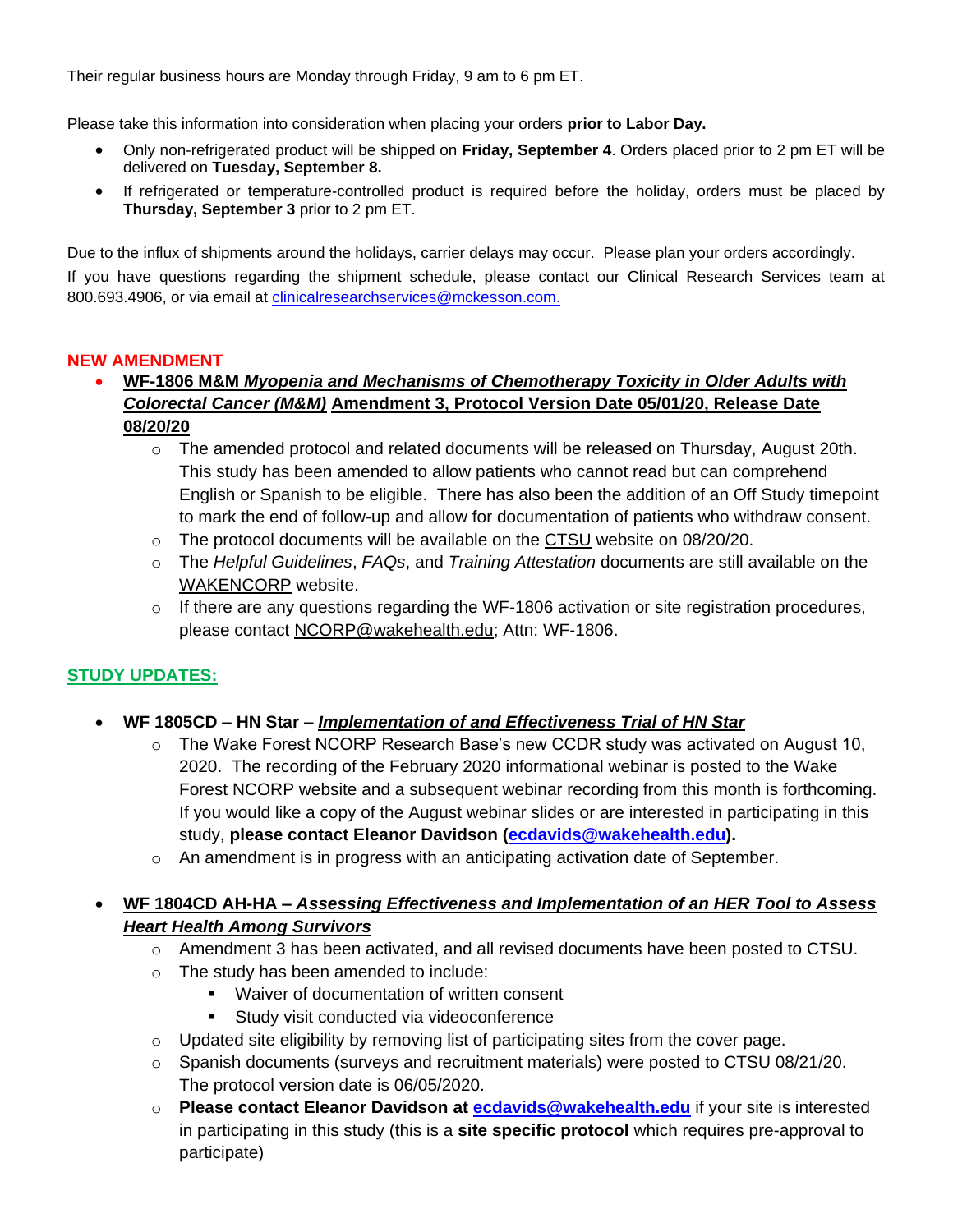### **COMING SOON - WF 1901 – IMPACTS -** *Internet-delivered Management of Pain Among Cancer Treatment Survivors*

 The Wake Forest NCORP Research Base is proud to announce a new study *WF-1901 Internet-delivered Management of Pain Among Cancer Treatment Survivors (IMPACTS)* that is on track to be activated this September. An **introductory webinar was held on July 24th .** The recorded WebEx will be available on the [WAKE](https://wakencorp.phs.wakehealth.edu/)  [NCORP](https://wakencorp.phs.wakehealth.edu/) website along with a current version of the protocol which is not yet activated. Please email [NCORP@wakehealth.edu](mailto:NCORP@wakehealth.edu) if you are interested in receiving a start-up packet upon activation of this study.



- The primary objective of this study is to determine whether painTRAINER<sup>®</sup>, an internet –based pain coping program, plus enhanced usual care compared to enhanced usual care alone, yields significant improvements in primary outcomes of pain severity (as measured by the *Brief Pain Inventory (BPI)*) and pain interference (also measured by the *BPI*). Assessments occur at baseline to the postintervention time point (week 10) for cancer survivors with persistent pain. To achieve secondary objectives of the study, additional assessments will occur at 22 and 34 weeks to further assess the efficacy of painTRAINER<sup>®</sup> and to determine whether painTRAINER<sup>®</sup>, compared to enhanced usual care alone, yields significant improvements in secondary outcomes of opioid/analgesic medication use, health-related quality of life (HRQoL), and pain management self-efficacy among cancer survivors with persistent pain. A total of 456 participants will be enrolled (228 per arm) and randomized into the painTRAINER® arm (plus enhanced usual care) or Enhanced Usual Care alone.
- **Follow-up from introductory webinar:** PAs and NPs will be allowed to enroll patients to the WF-1901 IMPACTS study; they must be registered as NPIVRs in RCR.
- A **Training Webinar will be held on Monday, August 24 from 4-5PM.** An invite will be send out shortly to everyone.

### **General WF NCORP RB Biospecimen Lab Management:**

## **NEW – Samples for DNA Isolation – Shipping Address Change**

The address for samples to be shipped for DNA isolation on the two studies listed below has changed. *Please request new pre-paid shipping labels by sending your Site's contact name and address to [NCORP@wakehealth.edu.](mailto:NCORP@wakehealth.edu)* If you have a sample to send before you receive your replacement labels, you may still use your current labels as we will be monitoring the other address for packages.

- WF 97116 Remember
- WF 1801 Ramipril

The new address is: WF NCORP Biospecimen Lab

Wake Forest Biotech Place 575 Patterson Avenue, Suite 240-250 Winston-Salem, NC 27101 Phone: (336) 716-2581

Missed samples can be collected at any future clinical or study visit as it reflects a germline process that will not be affected by treatments